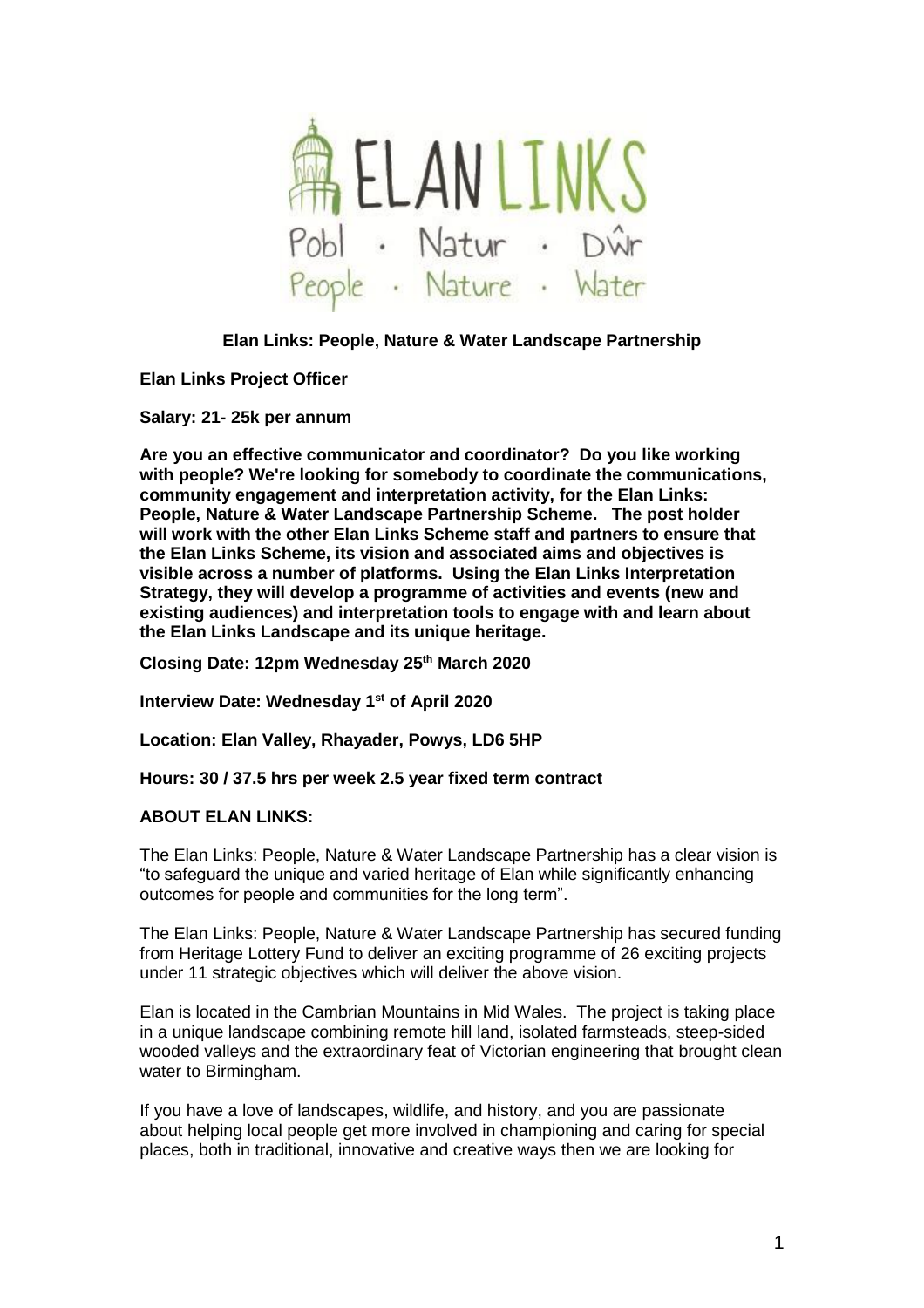people who have the enthusiasm, commitment and understanding of this important landscape for both people and wildlife.

Based at the heart of the Elan Links Landscape, you will be part of a dynamic team, ensuring a lasting legacy for generations to come. We are looking for a dynamic, 'can do' attitude and passion for engaging and empowering a wide variety of beneficiaries, partners and stakeholders in our special landscape.

In return, we offer a friendly and flexible working environment, great opportunities for professional development and the chance to make a positive difference for people and communities across the Elan Links Landscape area.

# **JOB DESCRIPTION:**

| <b>Job Title:</b>      | Elan Links Project Officer                                                                                           |
|------------------------|----------------------------------------------------------------------------------------------------------------------|
| <b>Accountable to:</b> | Elan Links Scheme Manager                                                                                            |
| <b>Contract</b>        | 37.5 hours / 30 hours per week on a salary scale of<br>£21,000 to £25,000 (pro rata)<br>2.5 year fixed term contract |

# **Job Purpose:**

The post holder will work as part of the Elan Links staff team to take forward the aims and objectives of the scheme during the remaining 2.5 year delivery period.

# **Main Responsibilities:**

## **1. Manage and implement effective communication programme for the Elan Links Scheme and its 26 projects**

- 1.1 Develop an effective communication strategy for communicating the Elan Links Scheme to a wide range of audiences.
- 1.2 Manage the Elan Links webpages.
- 1.3 Manage the Elan Links social media pages, with support from existing staff.
- 1.4 Support with the production of bilingual marketing literature.
- 1.5 Manage the production and circulation of regular press releases aimed at a wide ranging audiences/interest groups

# **2. Co-ordinate the following projects of the Elan Links Scheme**

- 2.1 To deliver of the following projects:
	- **A** 7a: Interpreting Elan;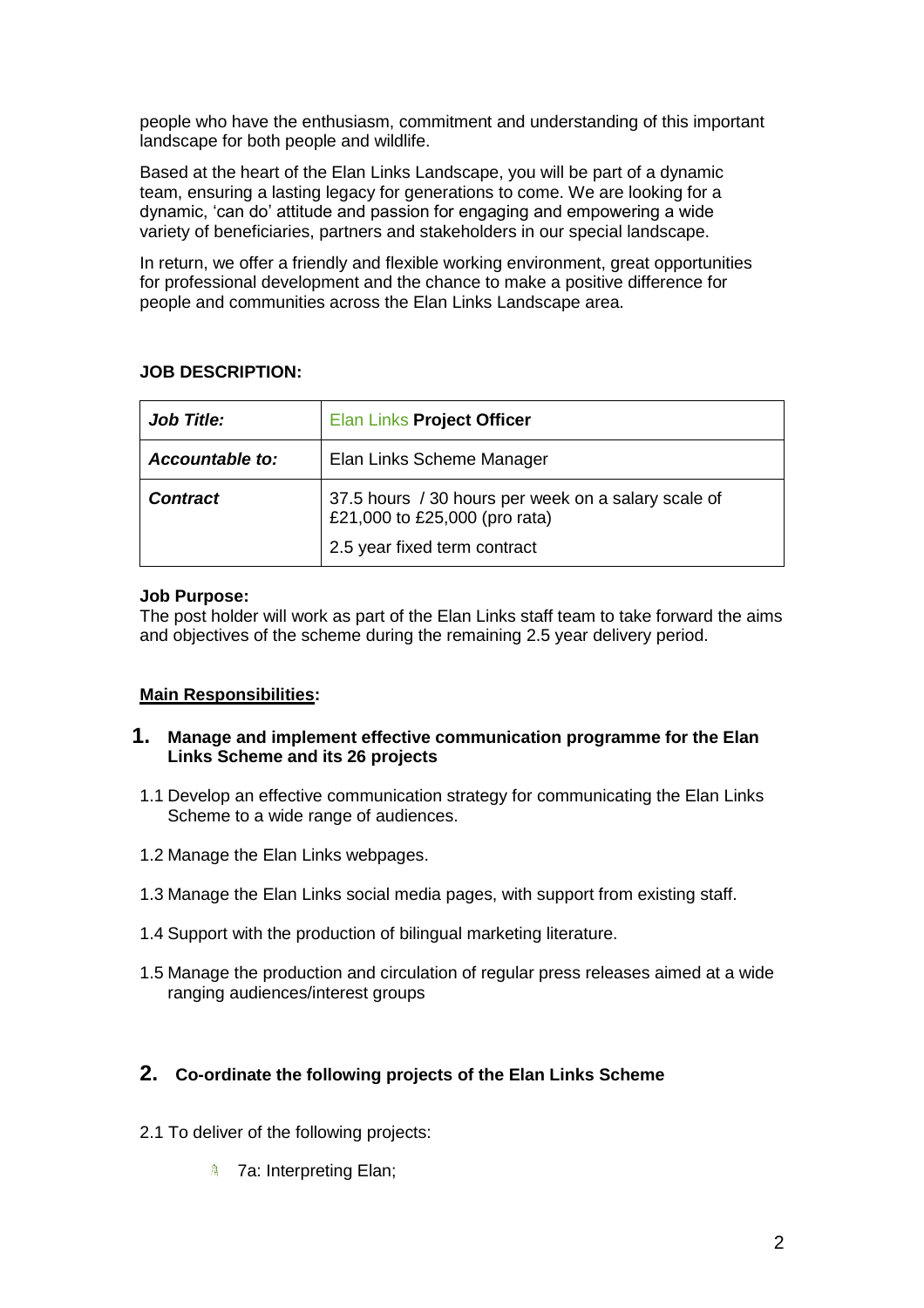- **4** 7b: Elan Interactive;
- **4** 7c: Artists Residencies; and
- **4 7d: Engaging and Innovative Events;**
- $11 \text{Tap}$  into it.
- 2.2 To work closely with the all members of the Elan Links team and their partners to ensure a holistic approach to the public information and interpretation elements of the Elan Links Scheme.
- 2.3 To work closely and organise where necessary the Interpretation Sub-Committee.
- 2.4 To monitor key project targets for the above projects to assess the ongoing impact of the project and enable changes to be made as necessary.
- 2.5 To supervise and manage contractors and volunteers in the course of project implementation.
- 2.6 To provide the Scheme Manager with all necessary information to ensure effective monitoring and management of the above projects, and to produce written reports and updates where required or appropriate for management, partners and funders.
- 2.7 To ensure that all work is carried out in accordance with Elan Links policies, plans and objectives and with due regard to the well-being and safety of others at all times.

#### **3. Co-ordinate the implementation of an effective Community Engagement programme for the Elan Links Scheme**

- 3.1 Co-ordinate with all partners, supporters and interested parties to ensure their full engagement with relevant projects. This will include reporting to the Partnership Board and actively engaging and encouraging others to participate in and benefit from the Elan Links Scheme.
- 3.2 Ensure that partner organisations are delivering community engagement within projects where they have the lead role. This will require effective communication with all the partners
- 3.3 Represent the Elan Links Partnership at meetings and events as required and contribute to providing wide promotion and publicity for the Scheme through events, press releases, interpretation projects, promotional materials, reports and all forms of media.
- 3.4 Ensure that all community engagement work is recorded and monitored appropriately, to meet the standards expected by the HLF.
- 3.5 Work to ensure projects fit in with and provide an on-going legacy for community engagement within the Elan Valley.

## **4. Participate in the work of cross-cutting project/area teams**

4.1 Join those project or area teams deemed necessary by the Scheme Manager.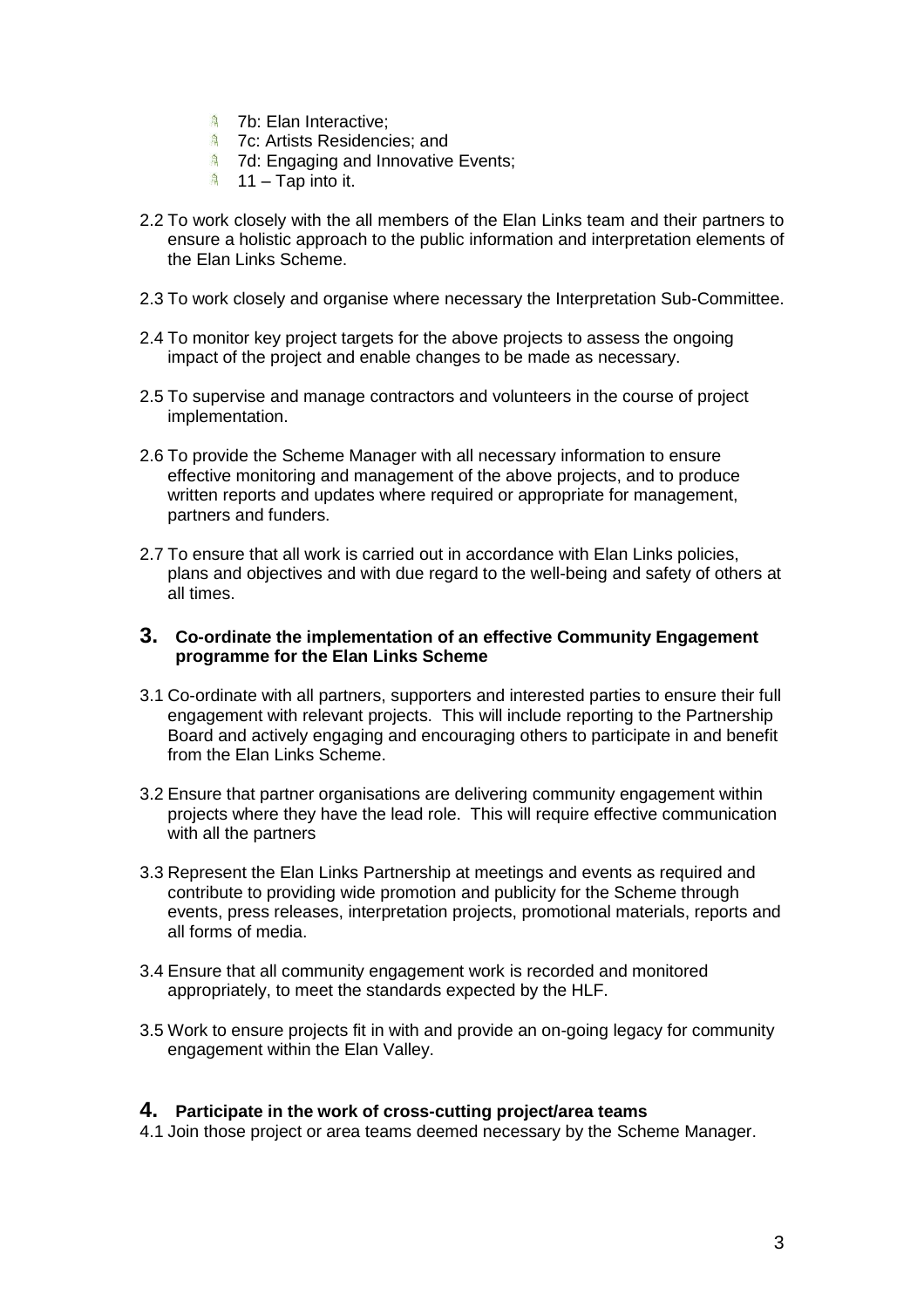- 4.2 Use your specialist skills and experience alongside other colleagues to ensure the integrated delivery of the strategic priorities within the Elan Links Scheme.
- 4.3 Work with your Line Manager to balance your workload in order to best focus your time on delivering the Elan Links Scheme.

#### **5. General Responsibilities**

- 5.1 Assist with managing the project budget and supply information for the Project Officer and/or Scheme Manager to undertake financial monitoring.
- 5.2 Record your activities and progress.
- 5.3 Attend Team Meetings
- 5.4 Oversee the monitoring of the Project and Participants, ensuring that the agreed Outputs and Outcomes are being met.
- 5.5 Promote the work, mission and vision of the Elan Links Scheme recognising and acknowledging the role of the partnership at all appropriate times.
- 5.6 Use every opportunity commensurate with other duties to contribute to the Partnership communications, and support its marketing, fundraising and engagement of people.
- 5.7 Ensure a high level of customer service in all dealings with the public.
- 5.8 Ensure continuous development of skills and knowledge required for the post, undergoing training and performance review as required by the Partnership.

5.9 Work within all the policies and procedures of the key Partnership organisations ensuring own compliance with health and safety policies and procedures and that of any staff and resources for which you are responsible.

5.10 Comply with all legal and contractual obligations concerning the responsibilities of your post.

5.11Supervise and support volunteers as appropriate to your role.

5.12 Carry out any other reasonable duties commensurate with the level of responsibility of the post, as requested by your line manager or Chair of the Partnership.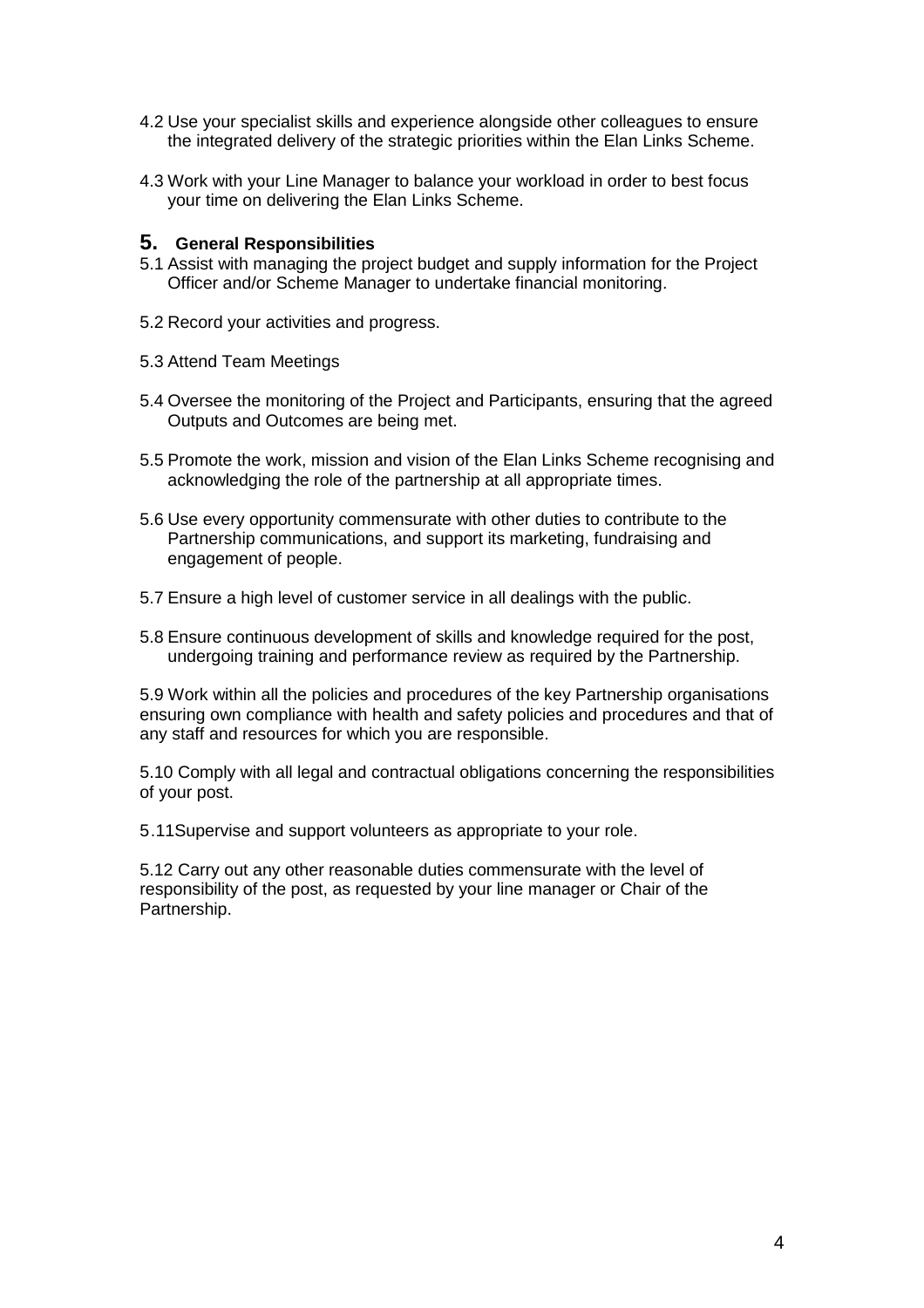# **PERSON SPECIFICATION Job Title:** Elan Links **Project Officer**

The specifications below are indicated as being essential or desirable for this post:

| Qualifications                                                          |   | Desirable |
|-------------------------------------------------------------------------|---|-----------|
| Relevant degree or higher education qualification                       |   |           |
| Full driving licence, preferably clean, and access to a vehicle         |   |           |
|                                                                         |   |           |
| Knowledge and understanding                                             |   |           |
| Understanding the principles of communication/marketing                 |   |           |
| Understanding of the principles of interpretation                       |   |           |
| Understanding of the principles of community engagement                 |   |           |
| Understanding of current natural heritage and landscape issues          |   | ✓         |
| Understanding of the locality and the heritage of the Elan Valley       |   |           |
| Understanding of creative processes                                     |   |           |
| Knowledge of the key organisations involved in conserving the UK        |   | ✓         |
| landscape and their roles                                               |   |           |
| Project monitoring and evaluation                                       |   | ✓         |
|                                                                         |   |           |
| Recent and relevant experience of:                                      |   |           |
| Experience of marketing and communications                              | ✓ |           |
| Developing content from projects for use to engage with wider public    | ✓ |           |
| Working with communities and volunteers                                 |   | ✓         |
| Working with large, multiple funded projects including Heritage Lottery |   |           |
| Delivering inclusive Community Engagement                               |   |           |
| Experience of delivering projects on budget and deadline                |   |           |
| Experience of creative and innovative interpretation                    |   |           |
| Working with / co-ordinating a range of organisations                   |   |           |
| Giving presentations to a variety of audiences                          |   |           |
| Organising and prioritising a competing workload                        |   |           |
|                                                                         |   |           |
| Skills: the post holder will need:                                      |   |           |
| Excellent written and verbal communication skills                       |   |           |
| Excellent written and verbal communications in Welsh                    |   | ✓         |
| Excellent project management skills                                     |   |           |
| Excellent financial management skills                                   |   | ✓         |
| A wide range of IT skills including word-processing, spreadsheets,      |   |           |
| social media & design                                                   |   |           |
|                                                                         |   |           |
| <b>Personal qualities</b>                                               |   |           |
| A commitment to landscape and heritage conservation                     |   |           |
| The ability to work effectively with people from a wide range of        |   |           |
| disciplines                                                             |   |           |
| Able to work co-operatively as part of a team                           |   |           |
| Able to work effectively under pressure                                 |   |           |
| Self-motivation                                                         |   |           |
| Able to motivate others                                                 |   |           |
| Physically able to get to sites not accessible by vehicle               |   |           |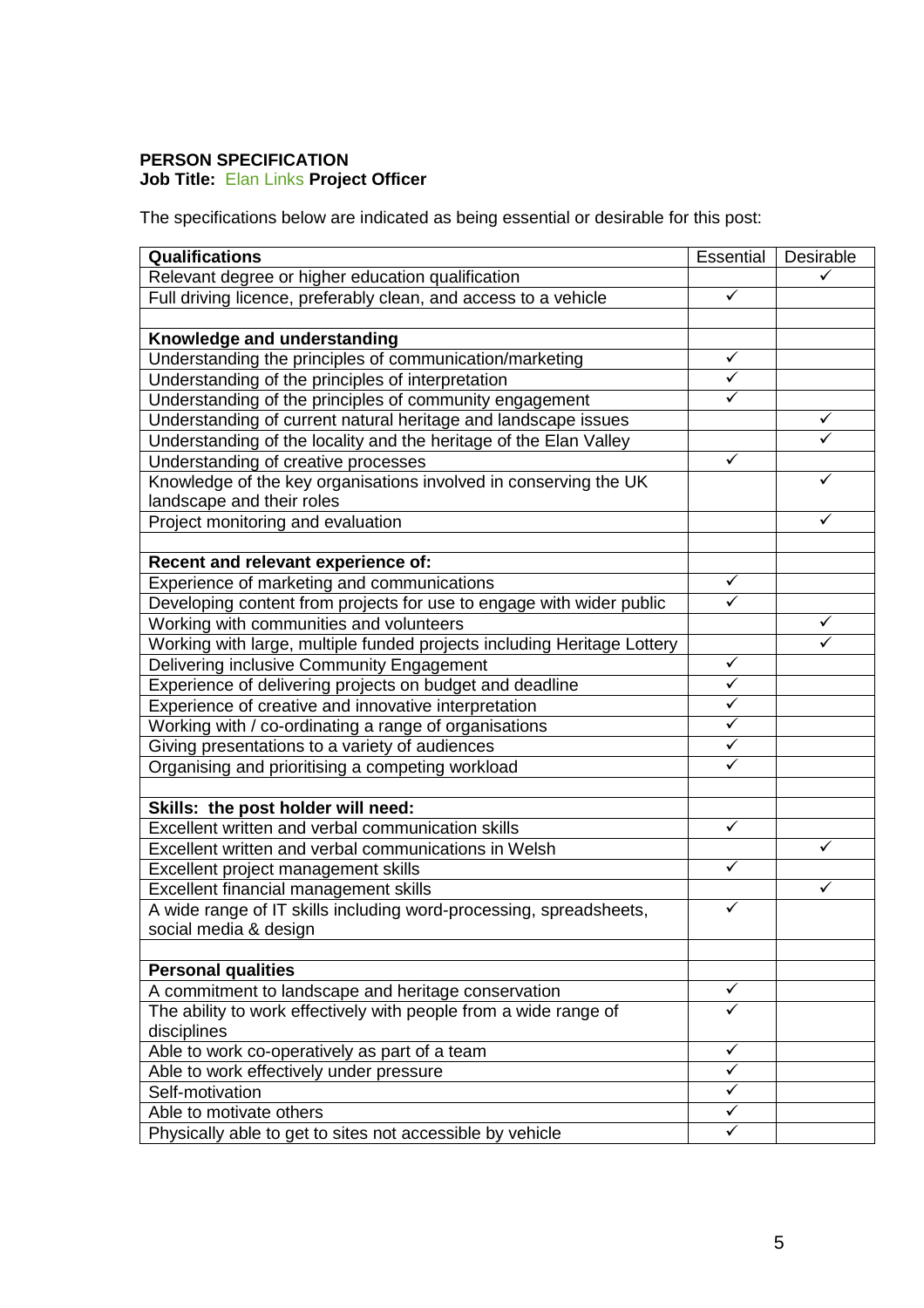# **JOB CONTEXT**

#### **Job Title:** Elan Links **Project Officer**

This is a 30/37.5 hours per week (depends on candidates requirement) post for a fixed term of 2.5 years. It is funded by the Elan Links Scheme with contributions from the HLF Landscape Partnership Fund, Elan Valley Trust, Dŵr Cymru Welsh Water and others. You will be line managed by the Elan Links Scheme Manager in the first instance, but be accountable to the CARAD Director in terms of workload and outputs under a solid line / dotted line management system.

This role during this period is to manage the remaining delivery phase of the communications, community engagement and interpretation projects for the Elan Links Scheme. It will involve working with a number of individuals and organisations in the Elan Valley locality, staff from all partner organisations, particularly EVT, DCWW, Tir Coed and CARAD, community groups and the public.

The office location will be the Elan Estates Office in the Elan Valley. Some evening and weekend working may be necessary. Travel within the Elan Valley area is required including to a range of sites across the Elan Valley Estate many of which are across difficult terrain and only accessible on foot. Regular travel further afield to the target communities of the Birmingham area will be required. The post holder is required to provide suitable transport, for which appropriate expenses are reimbursed. Staff are expected to work harmoniously with each other and with volunteers and to provide appropriate assistance and advice to other staff and volunteers when desirable for the effective undertaking of their respective responsibilities. A willingness to be flexible about working arrangements and to provide occasional cover for absent staff will be required in order to maintain project and organisational effectiveness.

Through their jobs all staff have a responsibility for achieving the Scheme objectives and for maintaining the good reputation of Scheme partner organisations by showing high levels of integrity, honesty, and responsibility.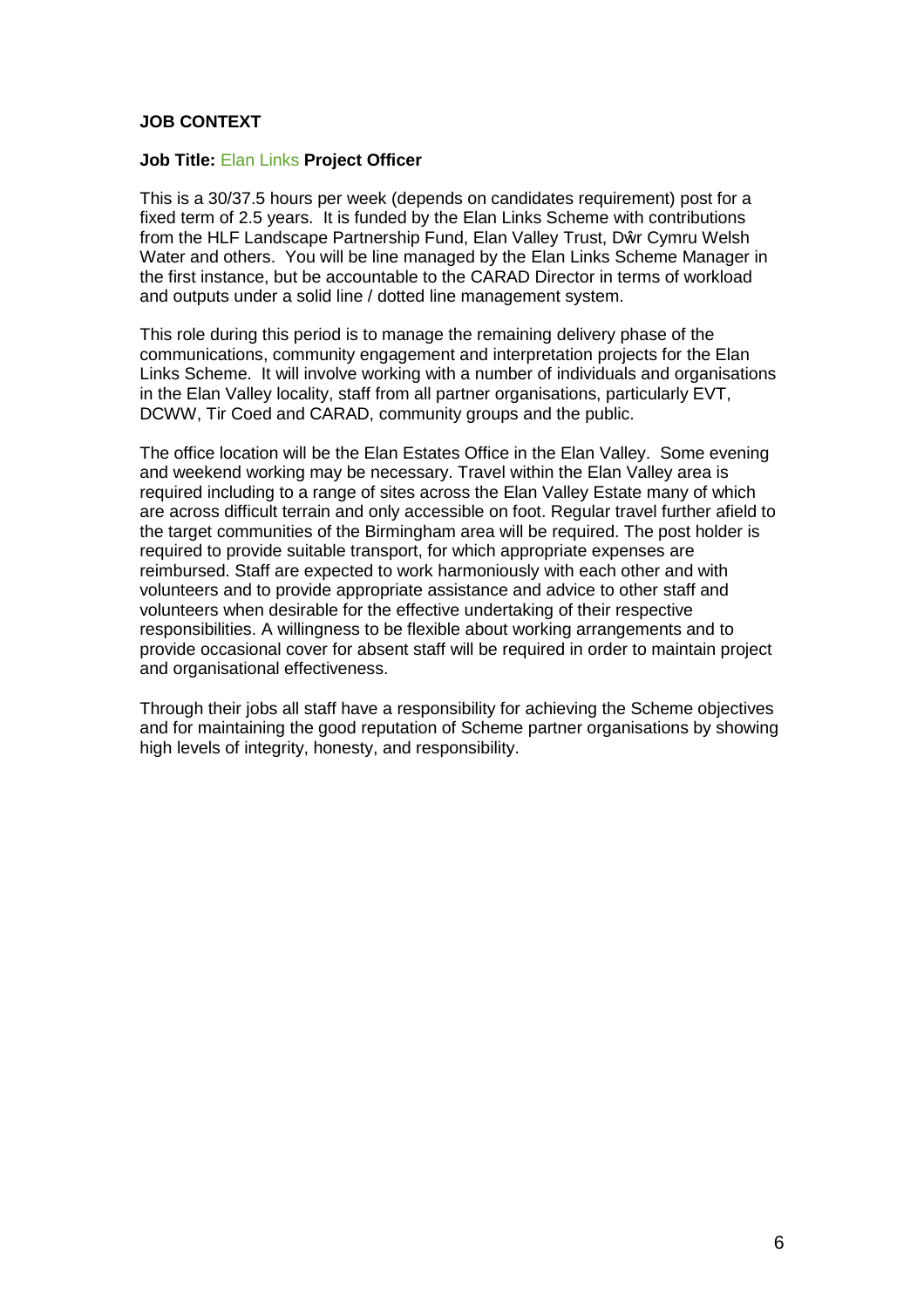# **APPLICATION & INTERVIEW PROCESS:**

Your application form must reach the Elan Links Scheme Manager via email or by post by no later than **12pm on Wednesday 25th of March 2020. Please mark for the attention of:** Eluned Lewis, Elan Links Scheme Manager, Elan Valley Estate Office, Elan Village, Rhayader, Powys, LD6 5HP; or eluned.lewis@elanvalleytrust.org

Please also include the names, addresses (including email addresses, if available) of 2 referees who we may contact.

Please also provide us with your full name, phone number and postal and/or electronic address in order that we may confirm receipt of your application.

**Interview**: The Selection Board will normally consist of four interviewers who will question you mainly in connection with your academic and/or work experience and your job-related achievements. The Board's main aim will be to gain an insight into your ability to carry out the post effectively and efficiently. You will be asked to undertake a task / give a short verbal presentation as part of your interview, exact details of which will be confirmed. The successful candidate will be offered the post, subject to satisfactory references and will also be asked to provide:

- 急 Confirmation of the Right to Work (UK Passport or Work Visa).
- 痛 They will then be expected to take up the post as soon as possible thereafter.

**Equal Opportunities:** We are committed to equal opportunities and welcomes applications from all age groups and sections of the Community. Subject to the law, no applicant for a staff appointment or member of staff will be treated less favourably than another. Employment with the Elan Valley Trust and progression within employment will be determined only by personal merit and their ability to complete the job. We do this by applying criteria which are related to the duties and conditions of each particular post and the needs of the institution concerned.

We will consider applications for employment on a part-time, job-share, or other flexible working basis, even where a position is advertised as full-time, unless there are operational or other objective reasons why it is not possible to do so.

As this post will involve contact with a mixture of people, any candidate provisionally offered the position will be asked to complete a Standard Disclosure and Barring Service check.